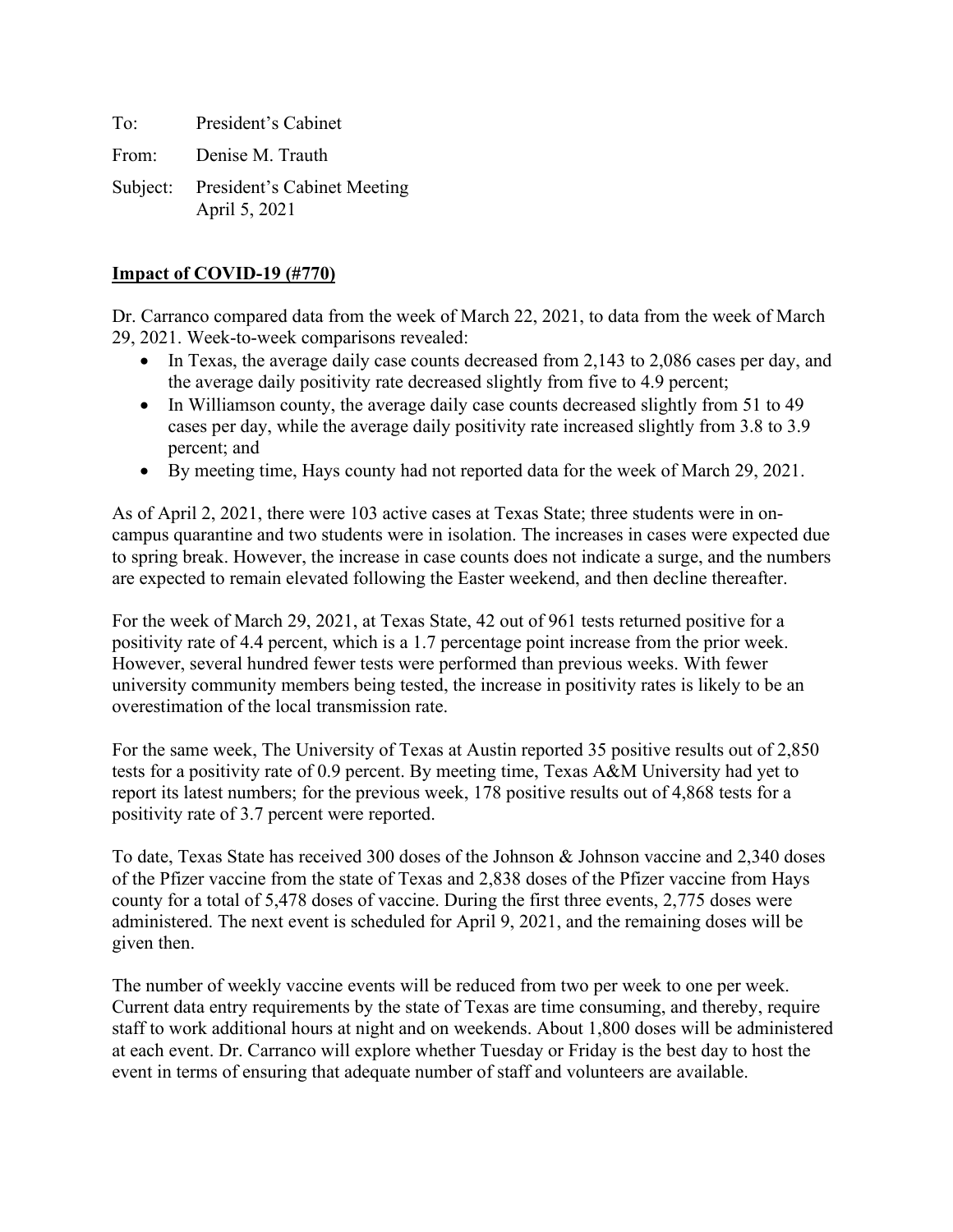Given the large Texas State population, Hays county is no longer requiring the vaccine transferred from Hays county to Texas State be made available to Hays county residents. The vaccine can be used strictly for the university community.

Each week, an invitation to register for the upcoming vaccine event is sent to all university community members in stages. Invitations are sent in batches in order of priority. President Trauth asked Cabinet members to encourage their employees that once they receive the email to register for vaccine. The email invitation will be made clear so that those receiving the email will understand that they are eligible for the vaccine.

Dr. Carranco and Mr. Algoe will identify a third-party vendor to hold a vaccine event on the Round Rock Campus. Dr. Carranco will also investigate the possibility of using a third-party vendor to deliver the vaccine on the weekends at the San Marcos Campus.

By the end of April 2021, vaccination events will move from the LBJSC Grand Ballroom to the Student Recreation Center.

"Get vaccinated" will be added to the health and safety guidelines on the Texas State Roadmap.

Guest Mr. Bobby Mason, Chief Compliance Officer, discussed the COVID-19 temporary workplace modification (TWPM) process. In preparation for fall 2020, Texas State implemented a process for assigning TWPM based on the Centers for Disease Control and Prevention's (CDC) list of medical conditions associated with high risk for severe illness from COVID-19. This resulted in 415 employees receiving TWPM (faculty=277, staff=138). These modifications were extended to spring 2021 and are scheduled to expire on May 31, 2021.

Based on federal guidance from the CDC, the United States Equal Employment Opportunity Commission (EEOC), aggressive federal, state, and local vaccination plans, benchmarking data, and Texas State's ability to provide a safe work environment, as well as in consultation The Texas State University System General Counsel, and Chief Medical Officer Dr. Emilio Carranco, it was recommended that:

- All TWPM's be allowed to expire on May 31, 2021;
- Individuals with TWPM's be informed no later than April 15, 2021, of this decision; of vaccination opportunities; and that employees with disabilities may request an accommodation via the ADA Coordinator per [UPPS 04.04.60 Workplace](https://policies.txstate.edu/university-policies/04-04-60.html)  [Accommodation,](https://policies.txstate.edu/university-policies/04-04-60.html) and employees with non-medical needs may request flexible schedules and remote work arrangements per [UPPS 04.04.01 General Workplace Policy;](https://policies.txstate.edu/university-policies/04-04-01.html) and
- The TWPM request process be discontinued.

Cabinet members approved the recommendation. Mr. Mason will send out notifications to individuals with TWPM. Dr. Lloyd and Ms. Pantlik will work with the Office of Human Resources to notify supervisors that the TWPM will not be extended beyond May 31, 2021. Though normal in-person university operations will begin to return beginning June 1, 2021, supervisors will be encouraged to make exceptions on a case by case basis and refer to [UPPS](https://policies.txstate.edu/university-policies/04-04-60.html)  [04.04.60 Workplace Accommodation,](https://policies.txstate.edu/university-policies/04-04-60.html) and [UPPS 04.04.01 General Workplace Policy](https://policies.txstate.edu/university-policies/04-04-01.html)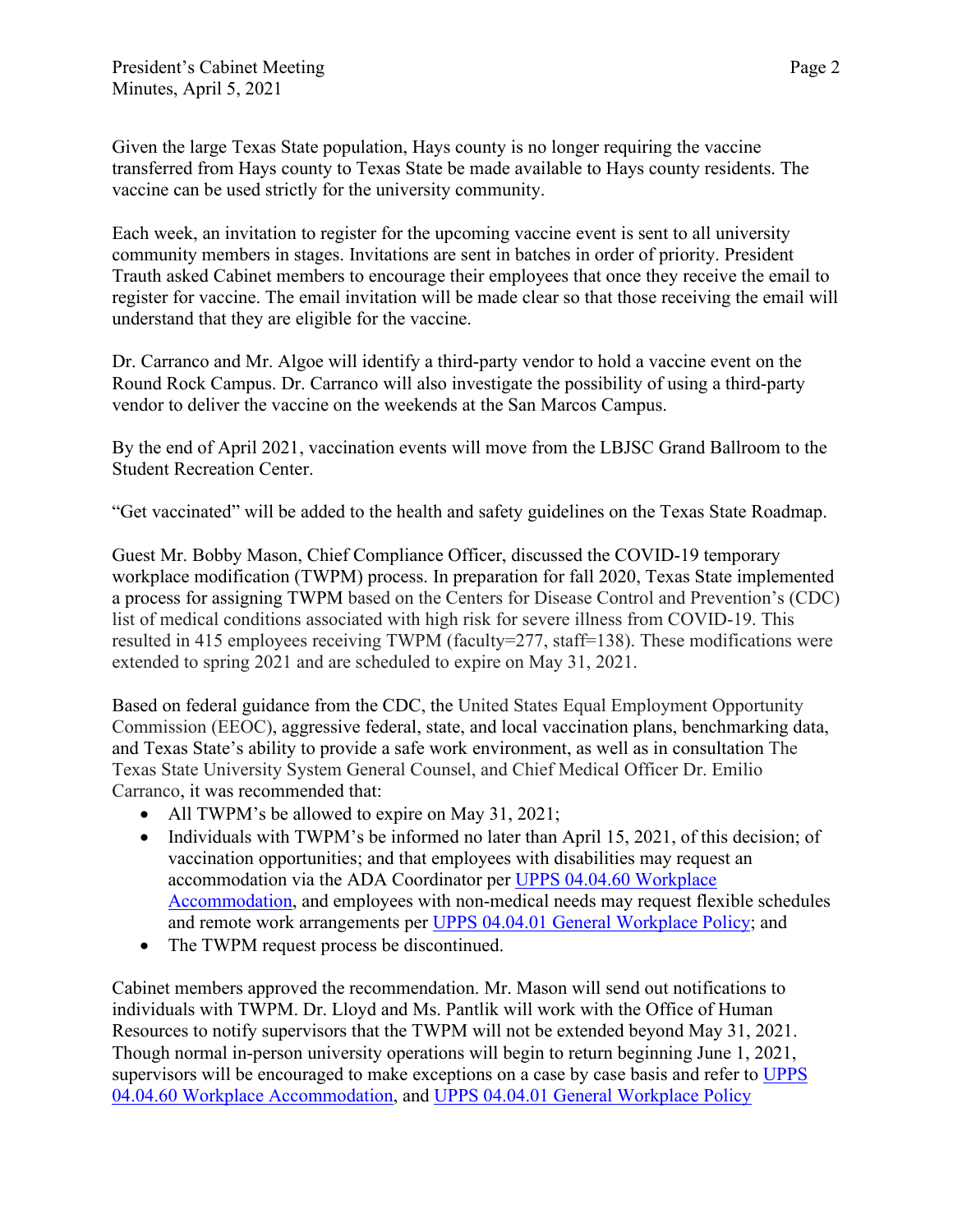as they provide the flexible work arrangements recommended by the CDC and EEOC.

Provost Bourgeois stated that the teaching modalities for summer school were finalized in February 2021, when the rate of recovery from the pandemic was unclear. About 90 percent of classes will be offered online during the summer. Since then, the outlook has dramatically changed because of federal, state, and local efforts to increase availability of the vaccine. Though it is likely that our employees, who want a vaccine, will be able to obtain one before the end of May 2021, it is too late to change the schedule of classes for the summer.

## **Website Accessibility Plan (#731)**

Mr. Pierce and guest Mr. Evan Pickrel, Electronic Information Resources Accessibility Coordinator, provided an overview of link text in the context of universal design at Texas State. To help ensure that documents and electronic messages are barrier free for all users, link text should be descriptive of the content it describes. President Trauth asked that this information be shared widely. Cabinet members will share the information with their employees, and Ms. Sandy Pantlik will share the information with university communicators.

## **Inclusion and Diversity (#747)**

Dr. Silva continued the March 29, 2021, Cabinet meeting discussion on the recommendations from the Texas State University Naming Task Force. For the renaming of Angelina and San Gabriel Halls located on the San Marcos Campus, Cabinet members approved the "First Five" (Dana Jean Smith, Helen Jackson Franks, Georgia Hoodye Cheatham, Gloria Odoms, and Mabeleen Washington Wozniak)," who were the first black women to integrate Texas State in 1963, and Maria Elena Zamora O'Shea, who was the first known Latina student to integrate Texas State in 1906. For the naming of two unnamed streets on the Round Rock Campus, Cabinet members approved Dr. Elvin Holt and Dr. Adolfo "Sonny" Barrera for their work in the broad area of multicultural programming. President Trauth asked Dr. Silva to meet with the Naming Task Force to identify a hall name that best represents the "First Five" and to return to the next President's Cabinet meeting with their suggestions.

# **RTA: 4/12/21 Finalize selection from recommendations submitted by the Texas State University Naming Task Force.**

# **Family Weekend (#687) and Homecoming Game (#179)**

Drs. Teis and Hernandez discussed the Homecoming dates and Family Weekend for fall 2021. Cabinet members approved Homecoming to take place the weekend of November 6, 2021, and Family Weekend to take place the weekend of October 9, 2021.

# **President's Update (#556)**

President Trauth discussed several upcoming in-person events that will be held at the Texas State San Marcos Campus, including the May 2021 Board of Regents meeting, separate dinners